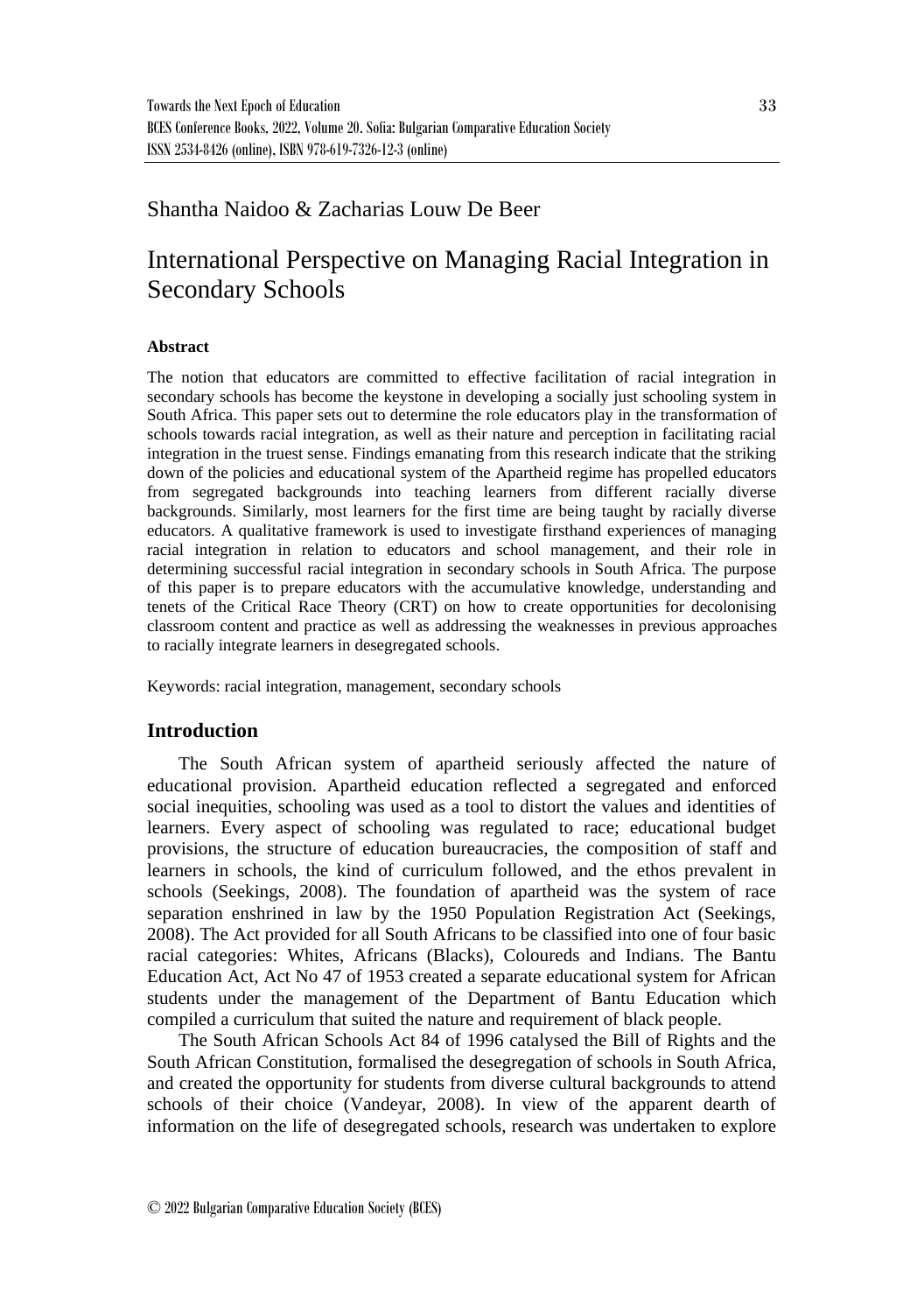the experiences of school management and governance structures in managing racial integration in public secondary schools.

## **Background**

Since the advent of the democratic order in South Africa numerous structural and systemic changes were brought about by the Constitution (1996) which provides a 'rationale for the geographical redefinition' to desegregate South Africa into a racially inclusive nation (Carrim, 1998). In addition, the Constitution makes provision for fundamental human rights which is catalysed by the Bill of Rights (Act No 108, 1996) where everyone has the right to basic education and to further their education which the State must make available and accessible (Vandeyar, 2008).

The South African Schools Act (SASA No 84 of 1996) formalised the desegregation of schools which redressed the legacy of the apartheid policies. As a direct response racial integration was driven as part of the education reform to accommodate the diverse nature of society. This gave rise to the following problems: Firstly, learners experienced great difficulty coping with the academic, social and emotional challenges given that learners came from historically disadvantaged backgrounds (Meier, 2005). Secondly, efforts were made to capacitate school leadership and management; however, there remains a significant problem in school governance structures to cope with the challenges and the overwhelming tasks to successfully integrate racially diverse learners and educators. Lastly, a plethora of policies and legislation were developed to augment significant reform in its education system. However, the problem with implementation persists which, undermines the realisation of an impressive policy architecture required to make a profound difference to teaching and learning in public secondary schools.

According to Vandeyar (2003, p. 193) diversity refers to the educator, learner and society that are inextricably linked to societal values, cultures and practices. Given the complexities of the systemic and structural problems, racial integration to a significant degree reflects the larger political and social problems in South African society. The literature reinforces and expands on the issues in this regard that both the macro (national) and micro (school) elements of transforming schools from assimilation to multiculturalism did not completely and holistically lead to successful racial integration.

Consequently, this led to continued marginalization and retention of exclusionary approaches in an attempt to maintain 'standards' (Carrim, 1998). The failure to translate the macro initiatives to impact and address racism and other forms of discrimination will continuously undermine the intention to totally transform the schooling system and design if it does not relate to actual realities on the ground of how racism is "perceived, understood, experienced and reconstructed" (Carrim, 1998, p. 11).

The dominant approaches of assimilation, colour-blindness; the contributionist, and multicultural education underpin the debates of managing racial integration in secondary schools. These approaches explain and illustrate how complex interrelatedness of socio-economic, historical and cultural values influence school life of learners and educators. Meier and Hartell (2009) have stipulated that these approaches are limited and insufficient in dealing with 'mixed race' groups. One is aware that the current thinking around racial integration has not been adequately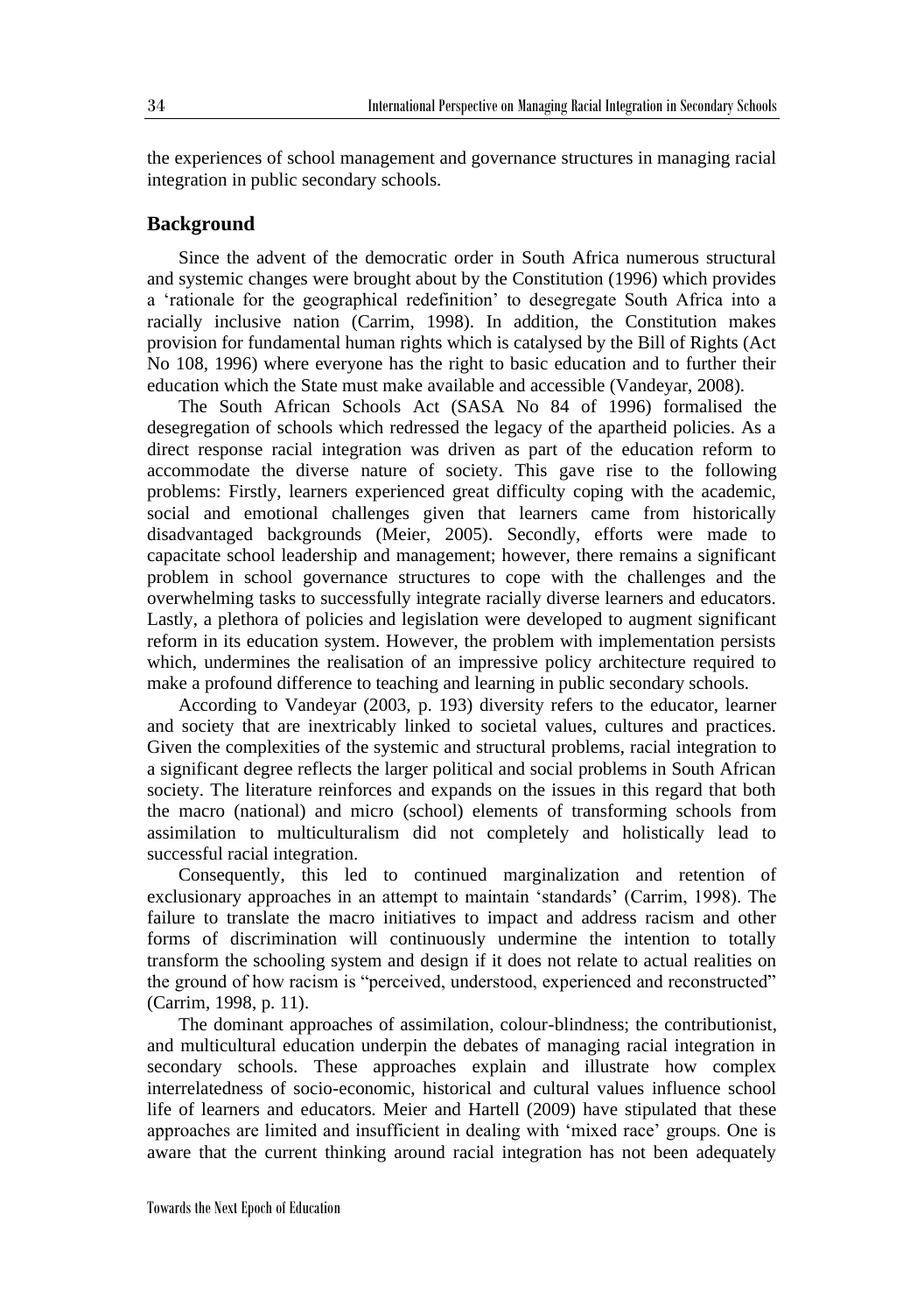managed in secondary schools in South Africa. Hence, the specific focus of this paper is on racism and racial integration in public secondary schools.

Critical Race Theory (CRT) examines the "complex relationships between and among race, racism and jurisprudence" (Vandeyar, 2008). CRT seeks to understand how mono racial schools create and maintain the dominant culture as supreme over diverse learners. Their focus is on changing the bonds between law and racial power. By incorporating focus group discussions and individual interviews in this study, CRT uses multiple interpretative methodologies to analyse the narratives of those who have been victimized by the legal system so that I can understand "socially ingrained" and "systemic" forces at work in their oppression (Pizarro, 1999).

CRT was explored as a valuable approach for thinking through different ways of managing racial integration in South African secondary schools. For this to happen, CRT is used as a theoretical lens through which the study can be interpreted, the power imbalances of learners and educators can be revealed, the possible ideologies that are culturally and historically prescribing racial inequity can be further investigated (Maree, 2007).

## **General orientation to the problem**

The harsh reality that is illuminated by the literature which draws on the notion that the problems of managing racial integration in schools are multiple; especially for those schools whose population have been derived from one race (Chisholm, 2004). Unless reflections on the management of racial integration receive urgent attention, the situation can potentially become volatile. Furthermore, school management need to be re-engineered into purposeful vehicles of change that will facilitate the development and the mind set of educators and managers in racially diverse schools. Our belief is that emphasis on the above critical issues must be taken into consideration otherwise there may be many possible disastrous consequences not only to schools but to national reconciliation.

#### **Literature review**

International views on racial integration as well as some perspectives of the history of the South African education system in the apartheid era are explored. A detailed account of literature concerning the approaches of racial integration is given, with an overview of critiques of approaches used in the United Kingdom, United States of America, Canada and South Africa in order to show that they are not the solution to effective racial integration in racially diverse classrooms. The central issue of racial integration in public secondary schools and the history of race in the context of education in South Africa are discussed. As well as the theoretical framework informing the management of racial integration in secondary schools, notably critical race theory (CRT).

#### **International perspective**

Racial integration in schools has been a problem internationally as well as in South Africa. The three countries cited above were chosen because they have been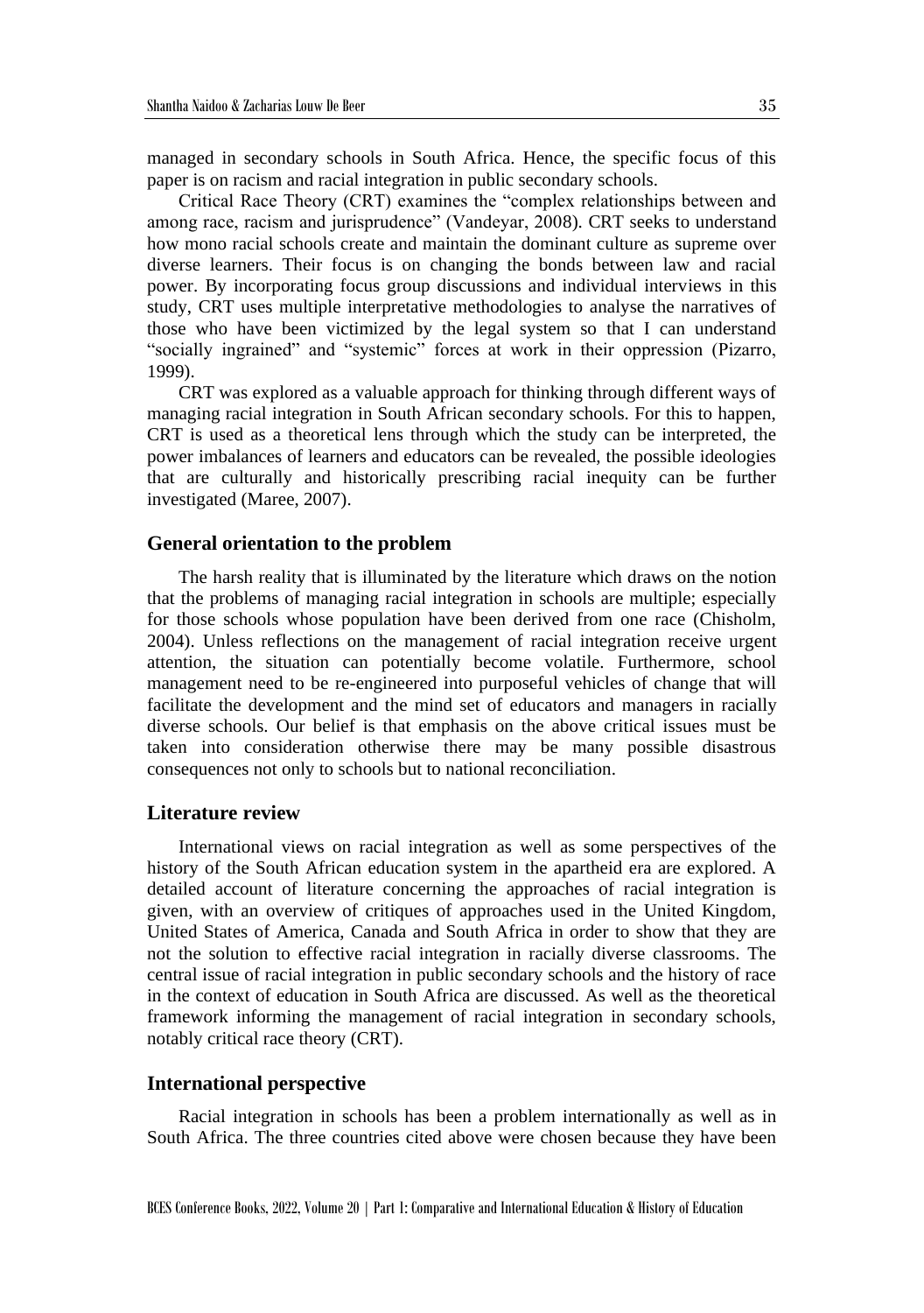characterised as nations of racial diversity, clearly traceable to the period after World War II. The diversity has been and continues to be enriched by indigenous Africans (Blacks) and a large number of immigrants and refugees from countries around the world. The influx of immigrants led these countries to develop innovative practices toward racial integration.

## *The United Kingdom*

The process of a racially integrated schooling system was introduced in the UK in response to Black immigration after World War II. During the 1960s, assimilation was the first approach adopted in an effort to assimilate or incorporate Blacks who were not British, which eventually translated to race (Black and White). It was based on the belief that for Blacks to be integrated into society, an education policy was required that de-emphasized the minority groups' racial and cultural differences and stressed a British identity. Assimilation was aimed at integrating 'alien' Blacks into the ways, language, lifestyles and values of British people, therefore denying their ethnic origins and identities. Furthermore, it was hoped that mixing the diverse groups on the basis of racial tolerance would lead to an integrated nation (Carrim, 1995). After the failure of assimilation, a multicultural education approach was adopted during the late 1960s and early 1970s to combat racism. Although multicultural education was suggested as a solution, but this did not address or prevent the issues of institutional racism because the main goal was to render Black learners "politically, socially and culturally compliant" (Lemmer & Squelch, 1993).

### *The United States of America*

Racial integration in US schools began after the 1966 race riots which shocked the American nation, as the government attempted to address racial problems and promote racial integration by introducing the assimilation approach. Assimilationists' primary goal in education was to 'Americanize (Anglicize)' the multiracial immigrants (American Indians, African Americans and Mexican Americans) and help them to acquire the language, values and behaviour needed to succeed in American English culture and its institutions. The assimilation approach was unchallenged during this period, since it was understood by minority group leaders and the majority of group leaders as the proper societal goal. However, it promoted social injustice which stripped Black learners' identity, culture, language and traditions. The failure to effectively integrate Black learners led to an alternative approach, namely multicultural education. Banks (1984) proposed three dimensions to achieve this "holistic multicultural education in a pluralist democracy", namely maintenance of a dynamic diversity, acceptance of the need for social cohesion, and a commitment to greater equity from the principal and educators (Lynch, 1989, p. 24).

# *Canada*

Unlike the UK and the USA, which focused on assimilation, the Canadian government focused on addressing the issues of racism and racial segregation. In 1963, a Royal Commission on Bilingualism and Biculturalism investigated the relationships between English and French regarded multicultural education as a status quo and produced social and economic inequities that illuminated the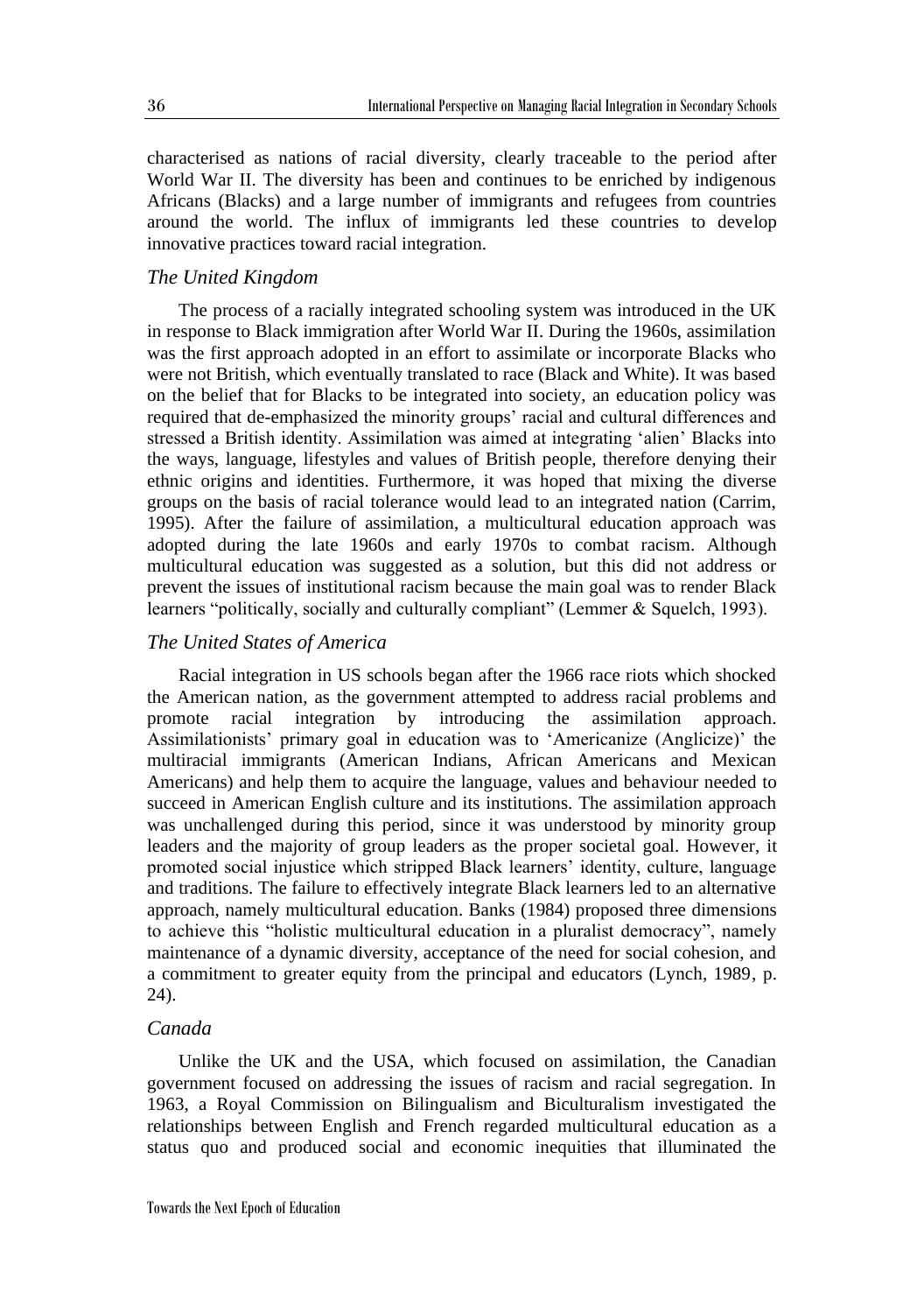difference between the different racial groups based on status. Antiracist education did not effectively integrate the diverse racial groups and had no interest in dealing with the concerns of the minority groups.

# **The weaknesses of the different racial integration approaches in the UK, USA and Canada**

The weaknesses of the various racial integration approaches as they unravel in the United Kingdom, the United States of America and Canada will be discussed in this section. It is important to note that although these racial integration approaches started after World War II, however none of the approaches began simultaneously in any of these countries. The development in one country may have been the result of that in another country.

## *Weakness of the assimilation approach*

The assimilation approach to racially integrate minority groups or Black African learners was absorbed in the ethos of the school and the majority racial group. This meant that they had to adopt the language, culture and value of the school while foregoing their languages, culture and values. According to Carrim (1995) the assimilation approach led to the inclusion of Black learners into the way of life of the majority group but did not make any effort to engage with the minority group.

## *Weakness of the multicultural approach*

Multicultural education did not address the issues on institutional racism (Banks, 1984), and lacked the necessary strategies to enhance critical engagement among racially diverse groups. Gallagher (2004, p. 91) states that multicultural education did not "prevent racism but rather promoted it", some of the aims being to make Black learners politically, economically, socially and culturally compliant. It failed to address the principles of social justice and human value.

## *Weakness of antiracist education*

The failure of antiracist education lies in its inability to cultivate critical thinking skills and openly discuss challenges of racially diverse learners that can enable them to connect and belong to an education system in which social justice and effective integration is practiced. According to Naidoo (1996, p. 38) the weakness of antiracist education is its incapacity to display an "awareness of nuances, contradictions, inconsistencies and ambivalences".

## **The education system in apartheid South Africa**

The problem of racial integration is more profound in South Africa because of apartheid education, which impacted on the collective and individual psyches of all South Africans, Black, White and others (Nkomo, McKinney & Chisholm, 2004). The historical development of education for the integration of racially diverse public secondary school communities in South Africa can only be effectively evaluated against the backdrop of the educational history of the country. Although desegregation only began in 1993, there were only 60,000 Black students at Model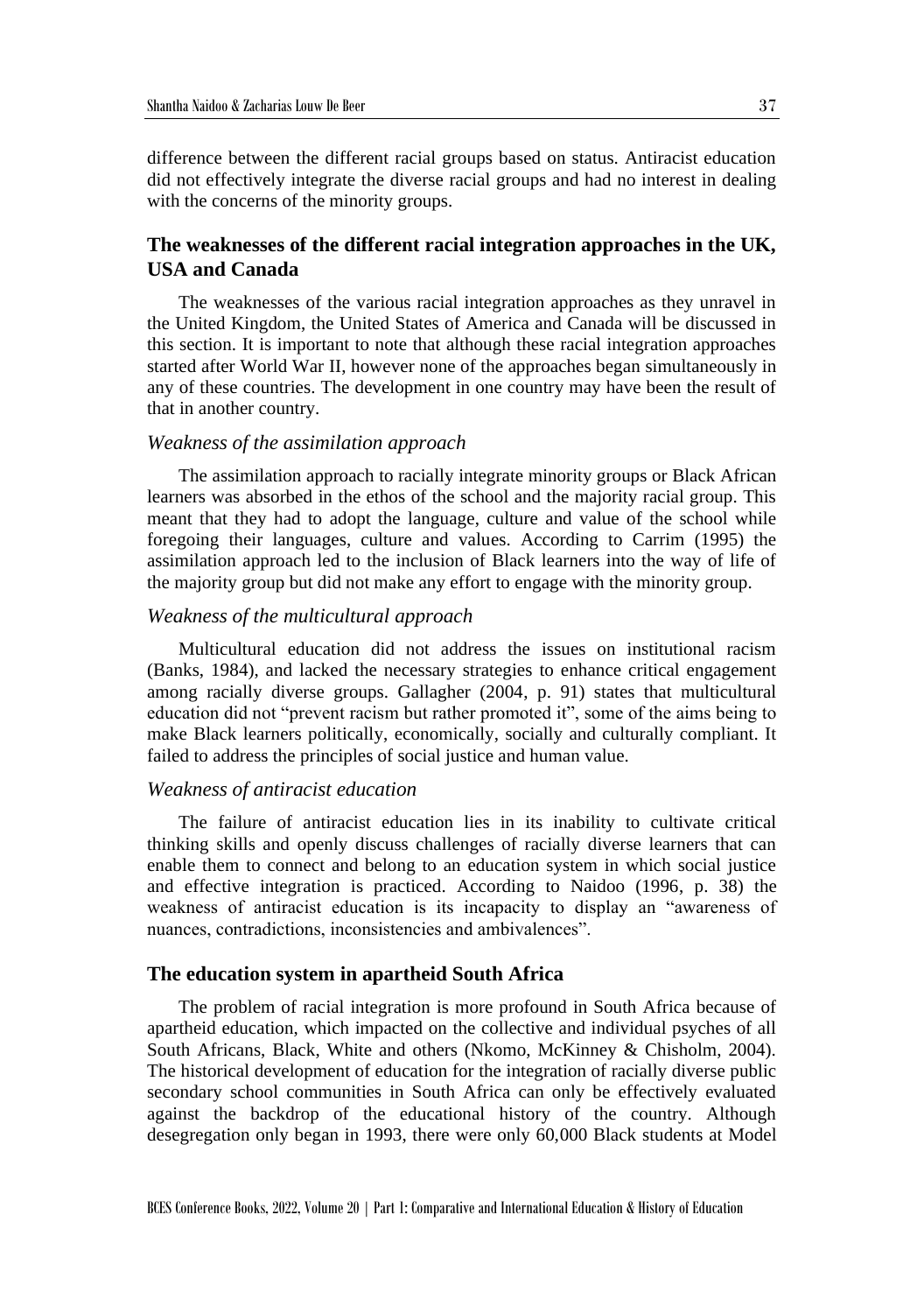C schools, a way of keeping schools White, and about 40,000 'African' and 'Coloured' learners at 'Indian' schools. By the end of 1995, African learners at Coloured, White and Indian schools did not exceed 15% (or approximately 200,000) of the total learner enrolment (Vally & Dalamba, 1999). In October 1990 desegregation took place to a limited extent in White state schools following educational change. According to Vally and Dalamba (1999, p. 10), this meant that Black African learners could be admitted into White state schools on condition that they all maintained a 51% White majority in their population; secondly, the White cultural ethos of the school had to remain intact; thirdly, the management council of the schools did not necessarily promote the employment of Black teachers on the staff of the schools; lastly, the financing of Black learners at these schools was the responsibility of the parent/s.

# **Findings**

The years of turmoil have taken a heavy toll on the infrastructure of our education and training system. The South African Schools Act (SASA) No 84 of 1996 is the primary Act that regulates schools, its focal point being to revoke all apartheid past laws pertaining to schools, abolishing corporal punishment and admission tests, and providing compulsory education and a cohesive schooling system. Democracy has led to changes in the education system. In May 1994 a new Department of Education was established by proclamation, amalgamating all 18 departments of education, based on race, into one national and nine provincial departments. The opening of White (former House of Assembly) schools to Black learners was a major issue at the beginning of the year 1995.

The South African Human Rights Commission (2002, p. 4) stipulates that for racial integration to take place in schools racism needs to be acknowledged as a structural facet of society and be understood in its historical context. Many schools in the township remain mono-racial because of the apartheid system. However, over 20 years later the era of social harmony, development and prosperity still seems farfetched. Media frequently reports that schools are characterized by tension, ignorance, misunderstanding and aggression as a result of the mismanagement of diversity (Meier, 2005).

Many educators lack the training and understanding on what the meaning of values in education is and how to translate the curriculum to promote racial integration in diverse classrooms. Educators need to be empowered to monitor the experiences and classroom practices of racially diverse learners and how they react to the values that are consistent with the curriculum. Educators should be compelled to participate on regular courses on racial integration in diverse classrooms in the hope that these programmes will empower school management and governance structures to value, teach and interact with racially diverse learners.

An ethos needs to be established to advocate a culture of non-racialism where all facets of the rights of children as described in the Constitution are practiced. A school environment of mutual accountability is fulfilled through a sense of commitment towards the realisation of a shared vision. Effective racial integration requires a collegial relationship between different government departments, school management and governance structures as well as educators that are able to manage the initiatives of the school against racism and racial discrimination.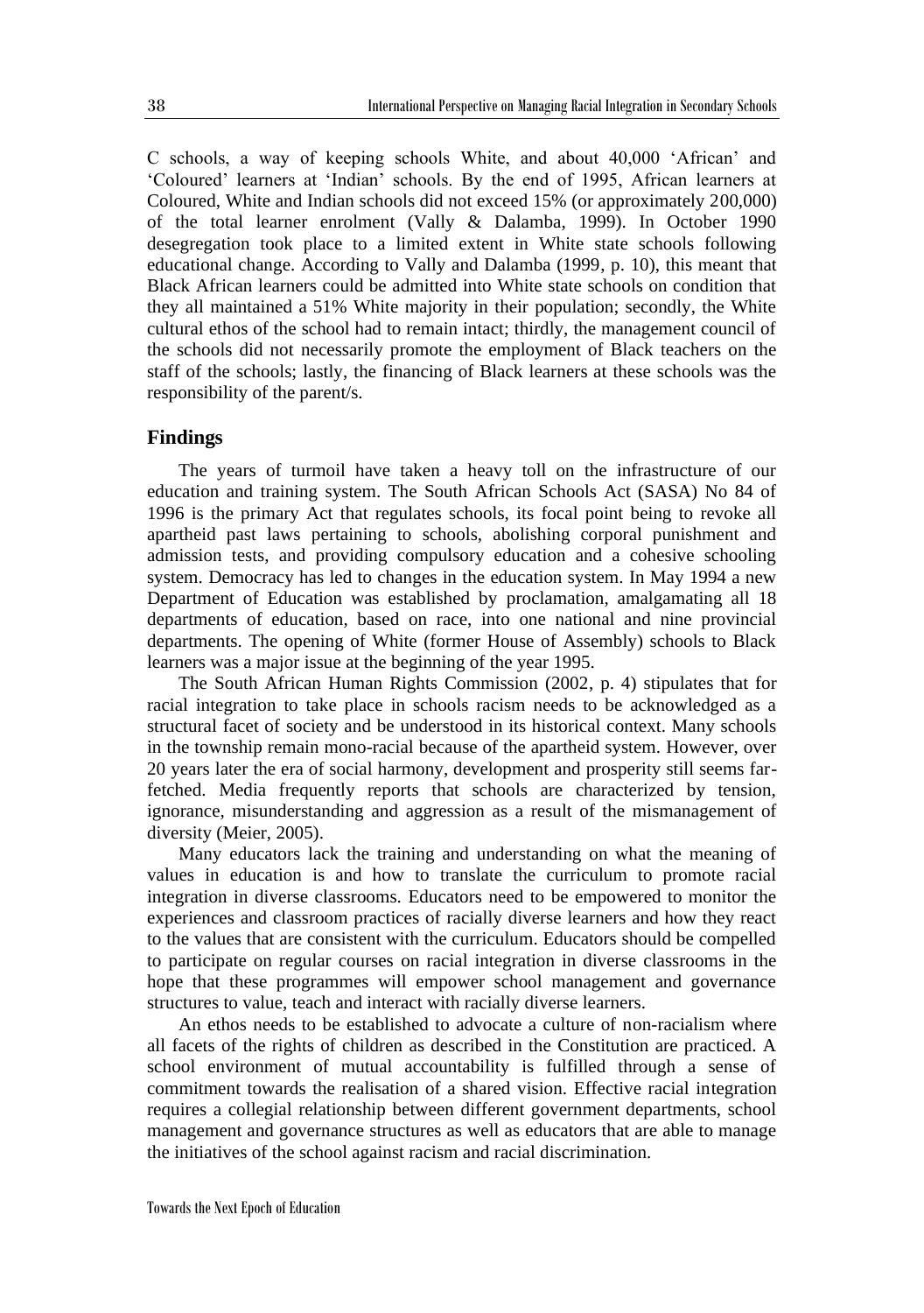# **The need for strong leadership and management to facilitate racial integration**

In the policy framework of South African, management of racial integration in schools is embedded in the SASA (No 84 of 1996). The educational policy requires school managers, and educators to work in democratic and participative ways to build relationships among racially diverse learners and ensure effective delivery of education. Despite the end of apartheid in South Africa, the shadow of its ideology continues, no longer through racially explicit policies but by proxy, notably high school fees, exclusionary language and admission policies (Vally & Dalamba, 1999).

The Critical Race Theory (CRT) supports the social justice framework and distinguishes racism as an ingrained facet in schools. Comparatively, in the UK, USA and Canada, as well as South Africa, racism is part of the daily landscape and forms part of the "normal and natural", implying that there are inequitable conditions that occur systematically at policy level as well as overt acts of racism in schools (Foucault, 1972, p. 49). CRT focuses on transforming the curriculum that underpin school management use the tenets of CRT to construct active, dialogic, and dialectical lessons based on the content of the curriculum.

## **Conclusion**

This paper highlighted approaches that are practiced by many educators, these contrived approaches, such as assimilation, colour-blindness, contributionist, and multicultural education are limited and insufficient in actually dealing with racially diverse groups. Many educators lack the training and understanding how to translate the curriculum to promote racial integration in diverse classrooms. The failure to translate the macro initiatives to impact and address racism and other forms of discrimination will continuously undermine the intention to totally transform the schooling system and design if it does not relate to actual realities. Therefore, effective racial integration requires a collegial relationship between different government departments, school management, governance structures including educators that are able to manage the initiatives of the school against racism and racial discrimination.

## **References**

- Banks, J. A. (1984): *Values, Social Science Research and Educational Policy*. Chicago: University of Chicago Press.
- Carrim, N. (1995): From 'race' to ethnicity: Shifts in the educational discourses of South Africa and Britain in the 1990s. *Compare*, 25(1), 17-35.
- Carrim, N. (1998): Anti‐racism and the 'New' South African Educational Order. *Cambridge Journal of Education*, 28(3), 301-320.
- Chisholm, L. (2004): *Changing class: Education and social change in post-apartheid South Africa*. Cape Town: HSRC Press.
- Foucault, M. (1972): *The archaeology of knowledge*. Bristol: Tavistock Publications Limited.
- Gallagher, T. (2004): *Education in divided societies*. Chippenham: Palgrave Macmillan.

BCES Conference Books, 2022, Volume 20 | Part 1: Comparative and International Education & History of Education